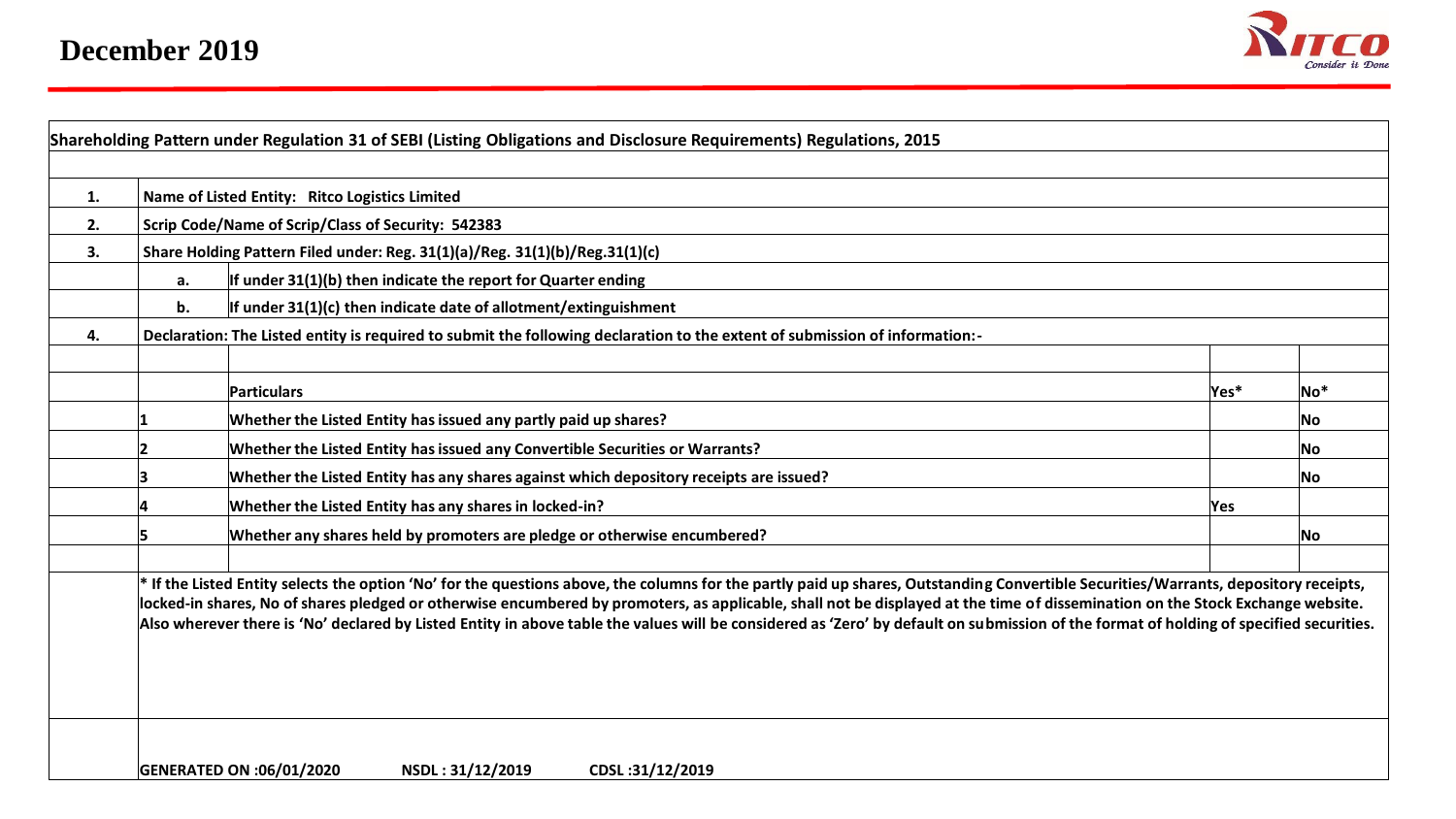

|      | <b>Ritco Logistics Limited</b>                              |                          |                                        |                  |                                     |                                |                                                                         |                                   |                     |                                            |                     |                                 |                                                                                |                               |                                          |                                                        |                          |                         |
|------|-------------------------------------------------------------|--------------------------|----------------------------------------|------------------|-------------------------------------|--------------------------------|-------------------------------------------------------------------------|-----------------------------------|---------------------|--------------------------------------------|---------------------|---------------------------------|--------------------------------------------------------------------------------|-------------------------------|------------------------------------------|--------------------------------------------------------|--------------------------|-------------------------|
|      | Table I - Summary Statement holding of specified securities |                          |                                        |                  |                                     |                                |                                                                         |                                   |                     |                                            |                     |                                 |                                                                                |                               |                                          |                                                        |                          |                         |
|      |                                                             |                          |                                        |                  |                                     |                                |                                                                         |                                   |                     |                                            |                     |                                 |                                                                                |                               |                                          |                                                        |                          |                         |
|      |                                                             |                          |                                        |                  |                                     |                                | Sharehold                                                               | of securities                     |                     | Number of Voting Rights held in each class |                     |                                 | Shareholding,                                                                  | Number of Locked in<br>shares |                                          | Number of Shares<br>pledged or otherwise<br>encumbered |                          | Number<br>of equity     |
|      |                                                             |                          | No. of                                 | No. of<br>Partly | No. of<br>shares                    |                                | ing as a %<br>of total<br>no. of<br>shares<br><i><b>(calculate)</b></i> |                                   | No of Voting Rights |                                            |                     | No. of<br>Shares                | as a %<br>assuming full<br>Underlying conversion of<br>Outstanding convertible |                               |                                          |                                                        |                          |                         |
|      |                                                             | Nos. of                  | fully paid paid-up<br>up equity equity |                  |                                     | underlying Total nos. d as per |                                                                         |                                   |                     |                                            |                     | Total as a securities           | convertible securities (as a<br>percentage of                                  |                               | As a % of<br>total                       |                                                        | As a % of<br>total       | shares<br>held in       |
|      | Category Category of shareholder                            | sharehold shares<br>lers | held                                   | shares<br>held   | Depositor shares<br>y Receipts held |                                | SCRR,<br>$ 1957\rangle$                                                 | Class eg: $X$ Class eg: $y$ Total |                     |                                            | $%$ of<br>$(A+B+C)$ | (including<br><b>Warrants</b> ) | diluted share<br>capital)                                                      | No. (a)                       | <b>Shares</b><br>$\vert$ held $\vert$ b) | No. (a)                                                | <b>Shares</b><br>held(b) | demateria<br>lised form |
| (1)  | (11)                                                        | (III)                    | (IV)                                   | (V)              | (VI)                                | $(VII) =$<br>(IV)+(V)+<br>(VI) | (VIII) As a<br>% of<br>$(A+B+C2)$                                       |                                   |                     | (IX)                                       |                     | (X)                             | $(XI) = (VII)+(X)$<br>As a % of<br>$(A+B+C2)$                                  |                               | (XII)                                    |                                                        | (XIII)                   | (XIV)                   |
| (A)  | Promoter & Promoter Group                                   |                          | 17876618 0                             |                  |                                     | 17876618 73.0355               |                                                                         | 17876618 0                        |                     | 17876618 73.0355                           |                     |                                 | 73.0355                                                                        | 17876618 100.0000 0           |                                          |                                                        | 0.0000                   | 17876618                |
| (B)  | Public                                                      | 403                      | 6600000                                |                  |                                     | 6600000                        | 26.9645                                                                 | 6600000                           |                     | 6600000 26.9645                            |                     |                                 | 26.9645                                                                        |                               | 0.0000                                   | <b>NA</b>                                              | <b>NA</b>                | 6600000                 |
| (C)  | Non Promoter - Non Public                                   |                          |                                        |                  |                                     |                                |                                                                         |                                   |                     |                                            |                     |                                 |                                                                                |                               | 0.0000                                   | <b>NA</b>                                              | <b>NA</b>                |                         |
| (C1) | <b>Shares Underlying DRs</b>                                |                          |                                        |                  |                                     |                                | 0.0000                                                                  |                                   |                     |                                            | 0.0000              |                                 | 0.0000                                                                         |                               | 0.0000                                   | <b>NA</b>                                              | <b>NA</b>                |                         |
| (C2) | Shares Held By Employee Trust                               |                          |                                        |                  |                                     |                                | 0.0000                                                                  |                                   |                     |                                            | 0.0000              |                                 | 0.0000                                                                         |                               | 0.0000                                   | <b>NA</b>                                              | <b>NA</b>                |                         |
|      | Total                                                       | 410                      | 24476618 0                             |                  |                                     |                                | 24476618 100.0000 24476618 0                                            |                                   |                     |                                            | 24476618 100.0000 0 |                                 | 100.0000                                                                       | 17876618 73.0354              |                                          |                                                        | 0.0000                   | 24476618                |
|      | GENERATED ON :06/01/2020<br>NSDL: 31/12/2019                |                          | CDSL:31/12/2019                        |                  |                                     |                                |                                                                         |                                   |                     |                                            |                     |                                 |                                                                                |                               |                                          |                                                        |                          |                         |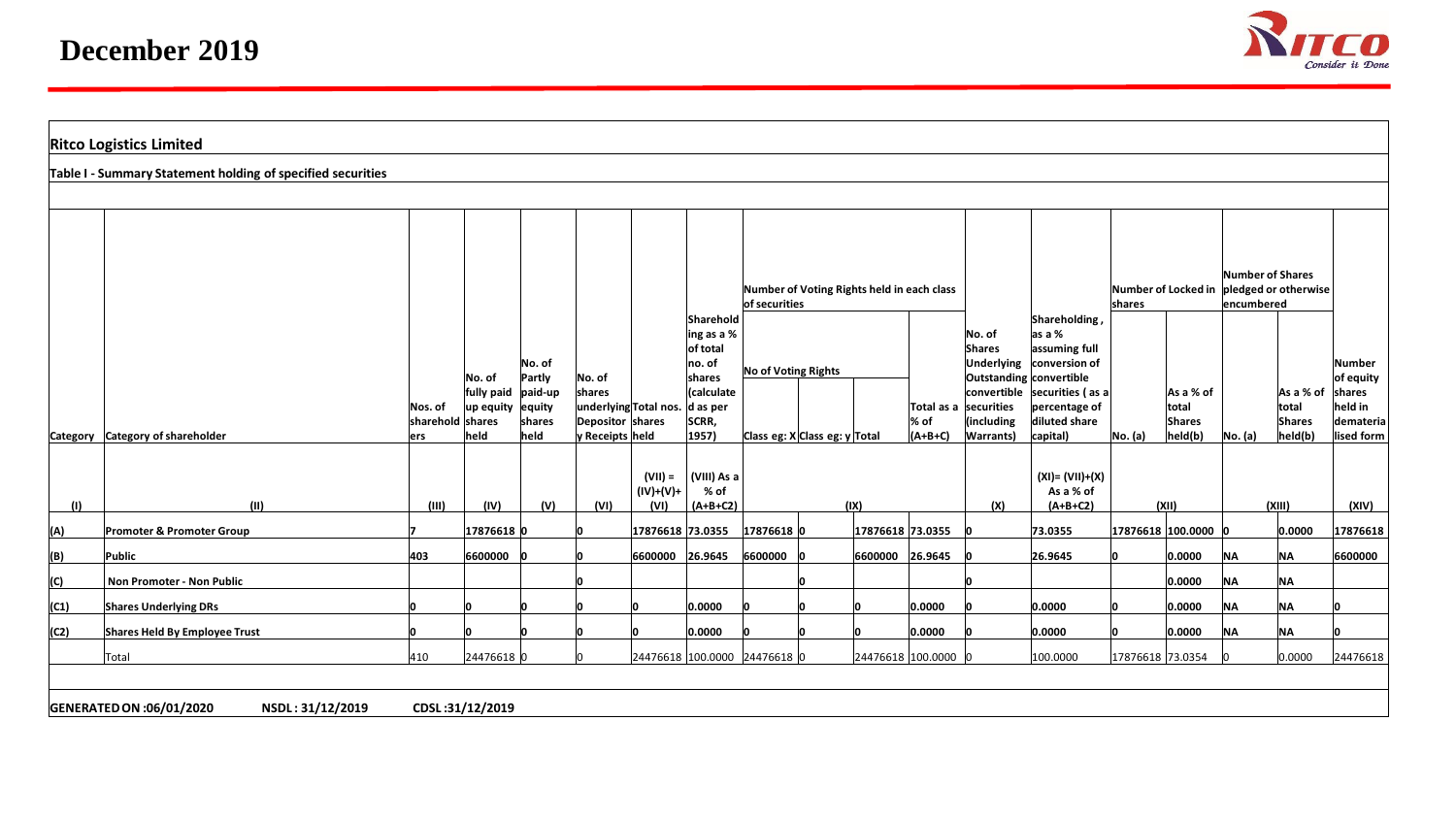

| <b>Ritco Logistics Limited</b> |                                                                                      |                  |              |             |                                  |                             |             |                                                  |                                    |             |                                                          |                |                                                                         |                                                                                  |                            |                            |                                                     |                     |                                       |
|--------------------------------|--------------------------------------------------------------------------------------|------------------|--------------|-------------|----------------------------------|-----------------------------|-------------|--------------------------------------------------|------------------------------------|-------------|----------------------------------------------------------|----------------|-------------------------------------------------------------------------|----------------------------------------------------------------------------------|----------------------------|----------------------------|-----------------------------------------------------|---------------------|---------------------------------------|
|                                | Table II - Statement showing shareholding pattern of the Promoter and Promoter Group |                  |              |             |                                  |                             |             |                                                  |                                    |             |                                                          |                |                                                                         |                                                                                  |                            |                            |                                                     |                     |                                       |
|                                |                                                                                      |                  |              |             |                                  |                             |             |                                                  |                                    |             |                                                          |                |                                                                         |                                                                                  |                            |                            |                                                     |                     |                                       |
|                                |                                                                                      |                  |              |             |                                  |                             |             |                                                  |                                    |             | Number of Voting Rights held in each class of securities |                |                                                                         |                                                                                  | Number of Locked in shares |                            | Number of Shares pledged or<br>otherwise encumbered |                     |                                       |
|                                |                                                                                      |                  |              |             | No. of fully paid Partly paid-up | No. of shares<br>underlying |             | calculated as<br>per SCRR, 1957                  | Shareholding % No of Voting Rights |             |                                                          |                | No. of Shares<br>Underlying<br>Outstanding<br>convertible<br>securities | Shareholding, as a %<br>assuming full<br>conversion of<br>convertible securities |                            |                            |                                                     |                     | Number of<br>equity shares<br>held in |
|                                |                                                                                      |                  | Nos. of      | up equity   | equity shares                    | <b>Depository</b>           | Total nos.  | As a % of                                        |                                    |             |                                                          | Total as a % o | (including                                                              | as a percentage of                                                               |                            | As a % of total            |                                                     |                     | As a % of total dematerialised        |
|                                | Category & Name of the shareholders                                                  | PAN              | shareholders | shares held | held                             | <b>Receipts</b>             | shares held | $(A+B+C2)$                                       | Class eg: X                        | Class eg: y | Total                                                    | (A+B+C)        | Warrants)                                                               | diluted share capital) No. (a)                                                   |                            | Shares held(b) $N_0$ . (a) |                                                     | Shares held(b) form |                                       |
|                                | (1)                                                                                  | (11)             | (III)        | (IV)        | (V)                              | (VI)                        | (VI)        | (VII) = (IV)+(V)+ (VIII) As a % of<br>$(A+B+C2)$ |                                    |             | (IX)                                                     |                | (X)                                                                     | (XI)=(VII)+(X) As a % of<br>$(A+B+C2)$                                           |                            | (XII)                      |                                                     | (XIII)              | (XIV)                                 |
|                                | Indian                                                                               |                  |              |             |                                  |                             |             |                                                  |                                    |             |                                                          |                |                                                                         |                                                                                  |                            |                            |                                                     |                     |                                       |
|                                | ndividuals / Hindu Undivided Family                                                  |                  |              | 13718698    |                                  |                             | 13718698    | 56.0482                                          | 13718698                           |             | 13718698                                                 | 56.0482        |                                                                         | 56.0482                                                                          | 13718698                   | 100.0000                   |                                                     | 0.0000              | 13718698                              |
|                                | Man Mohan Pal Singh Chadha                                                           | AAAPC3656J       |              | 8898668     |                                  |                             | 8898668     | 36.3558                                          | 8898668                            |             | 8898668                                                  | 36.3558        |                                                                         | 36.3558                                                                          | 8898668                    | 100.0000                   |                                                     | 0.0000              | 8898668                               |
|                                | Sanieev Kumar Elwadhi                                                                | AAAPE4754B       |              | 4779530     |                                  |                             | 4779530     | 19.5269                                          | 4779530                            |             | 4779530                                                  | 19.5269        |                                                                         | 19.5269                                                                          | 1779530                    | 100.0000                   |                                                     | 0.0000              | 4779530                               |
|                                | Manmohan Singh Chadha Huf                                                            | AADHM2652P       |              | 39000       |                                  |                             | 39000       | 0.1593                                           | 39000                              |             | 39000                                                    | 0.1593         |                                                                         | 0.1593                                                                           | 39000                      | 100.0000                   |                                                     | 0.0000              | 39000                                 |
|                                | <b>Roma Wadhwa</b>                                                                   | ABGPW6541H       |              | 500         |                                  |                             | 500         | 0.0020                                           | 500                                |             | 500                                                      | 0.0020         |                                                                         | 0.0020                                                                           | 500                        | 100.0000                   |                                                     | 0000.               | 500                                   |
|                                | Shyam Sunder Elwadhi                                                                 | AADPE3391F       |              | 500         |                                  |                             | 500         | 0.0020                                           | 500                                |             | 500                                                      | 0.0020         |                                                                         | 0.0020                                                                           | 500                        | 100.0000                   |                                                     | 0.0000              | 500                                   |
|                                | Tanya                                                                                | <b>ITPT7222K</b> |              | 500         |                                  |                             | 500         | 0.0020                                           | 500                                |             | 500                                                      | 0.0020         |                                                                         | 0.0020                                                                           | 500                        | 100.0000                   |                                                     | 0.0000              | 500                                   |
|                                | Central Government / State Government(s)                                             |                  |              |             |                                  |                             |             | 0.0000                                           |                                    |             |                                                          | 0.0000         |                                                                         | 0.0000                                                                           |                            | 0.0000                     |                                                     | 0.0000              |                                       |
|                                | <b>Financial Institutions / Banks</b>                                                |                  |              |             |                                  |                             |             | 0.0000                                           |                                    |             |                                                          | 0.0000         |                                                                         | 0.0000                                                                           |                            | 0.0000                     |                                                     | 0.0000              |                                       |
| (d)                            | Any Other (Specify)                                                                  |                  |              | 4157920     |                                  |                             | 4157920     | 16.9873                                          | 4157920                            |             | 4157920                                                  | 16.9873        |                                                                         | 16.9873                                                                          | 4157920                    | 100.0000                   |                                                     | 0.0000              | 4157920                               |
|                                | <b>Bodies Corporate</b>                                                              |                  |              | 4157920     |                                  |                             | 4157920     | 16.9873                                          | 4157920                            |             | 4157920                                                  | 16.9873        |                                                                         | 16.9873                                                                          | 4157920                    | 100.0000                   |                                                     | 0.0000              | 4157920                               |
|                                | Ritco Leasing And Finance Pvt Ltd                                                    | AAACR0986M       |              | 4157920     |                                  |                             | 4157920     | 16.9873                                          | 4157920                            |             | 4157920                                                  | 16.9873        |                                                                         | 16.9873                                                                          | 1157920                    | 100.0000                   |                                                     | 0.0000              | 4157920                               |
|                                | Sub Total (A)(1)                                                                     |                  |              | 17876618    |                                  |                             | 17876618    | 73.0355                                          | 17876618                           |             | 17876618                                                 | 73.0355        |                                                                         | 73.0355                                                                          | 17876618                   | 100.0000                   |                                                     | 0.0000              | 17876618                              |
|                                | Foreign                                                                              |                  |              |             |                                  |                             |             |                                                  |                                    |             |                                                          |                |                                                                         |                                                                                  |                            |                            |                                                     |                     |                                       |
|                                |                                                                                      |                  |              |             |                                  |                             |             |                                                  |                                    |             |                                                          |                |                                                                         |                                                                                  |                            |                            |                                                     |                     |                                       |
|                                | ndividuals (Non-Resident Individuals / Foreign Individuals)                          |                  |              |             |                                  |                             |             | 0.0000                                           |                                    |             |                                                          | 0.0000         |                                                                         | 0.0000                                                                           |                            | 0.0000                     |                                                     | 0.0000              |                                       |
|                                | Government                                                                           |                  |              |             |                                  |                             |             | 0.0000                                           |                                    |             |                                                          | 0.0000         |                                                                         | 0.0000                                                                           |                            | 0.0000                     |                                                     | 0.0000              |                                       |
|                                | nstitutions                                                                          |                  |              |             |                                  |                             |             | 0.0000                                           |                                    |             |                                                          | 0.0000         |                                                                         | 0.0000                                                                           |                            | 0.0000                     |                                                     | 0.0000              |                                       |
|                                | <b>Foreign Portfolio Investor</b>                                                    |                  |              |             |                                  |                             |             | 0.0000                                           |                                    |             |                                                          | 0.0000         |                                                                         | 0.0000                                                                           |                            | 0.0000                     |                                                     | 0.0000              |                                       |
| (e)                            | Any Other (Specify)                                                                  |                  |              |             |                                  |                             |             | 0.0000                                           |                                    |             |                                                          | 0.0000         |                                                                         | 0.0000                                                                           |                            | 0.0000                     |                                                     | 0.0000              |                                       |
|                                | Sub Total (A)(2)                                                                     |                  |              |             |                                  |                             |             | 0000.0                                           |                                    |             |                                                          | 0.0000         |                                                                         | 0.0000                                                                           |                            | 0000.0                     |                                                     | 0.0000              |                                       |
|                                | Total Shareholding Of Promoter And Promoter Group (A)=(A)(1)+(A)(2)                  |                  |              | 17876618    |                                  |                             | 17876618    | 73.0355                                          | 17876618                           |             | 17876618                                                 | 73.0355        |                                                                         | 73.0355                                                                          | 17876618                   | 100.0000                   |                                                     | 0.0000              | 17876618                              |

**Details of Shares which remain unclaimed may be given hear along with details such as number of shareholders, outstanding shares held in demat/unclaimed suspense account, voting rights which are frozen etc.**

**Note :**

**(1) PAN would not be displayed on website of Stock Exchange(s)** 

**(2) The term 'Encumbrance' has the same meaning as assigned under regulation 28(3) of SEBI (Substantial Acquisition of Shares and Takeovers) Regulations, 2011.**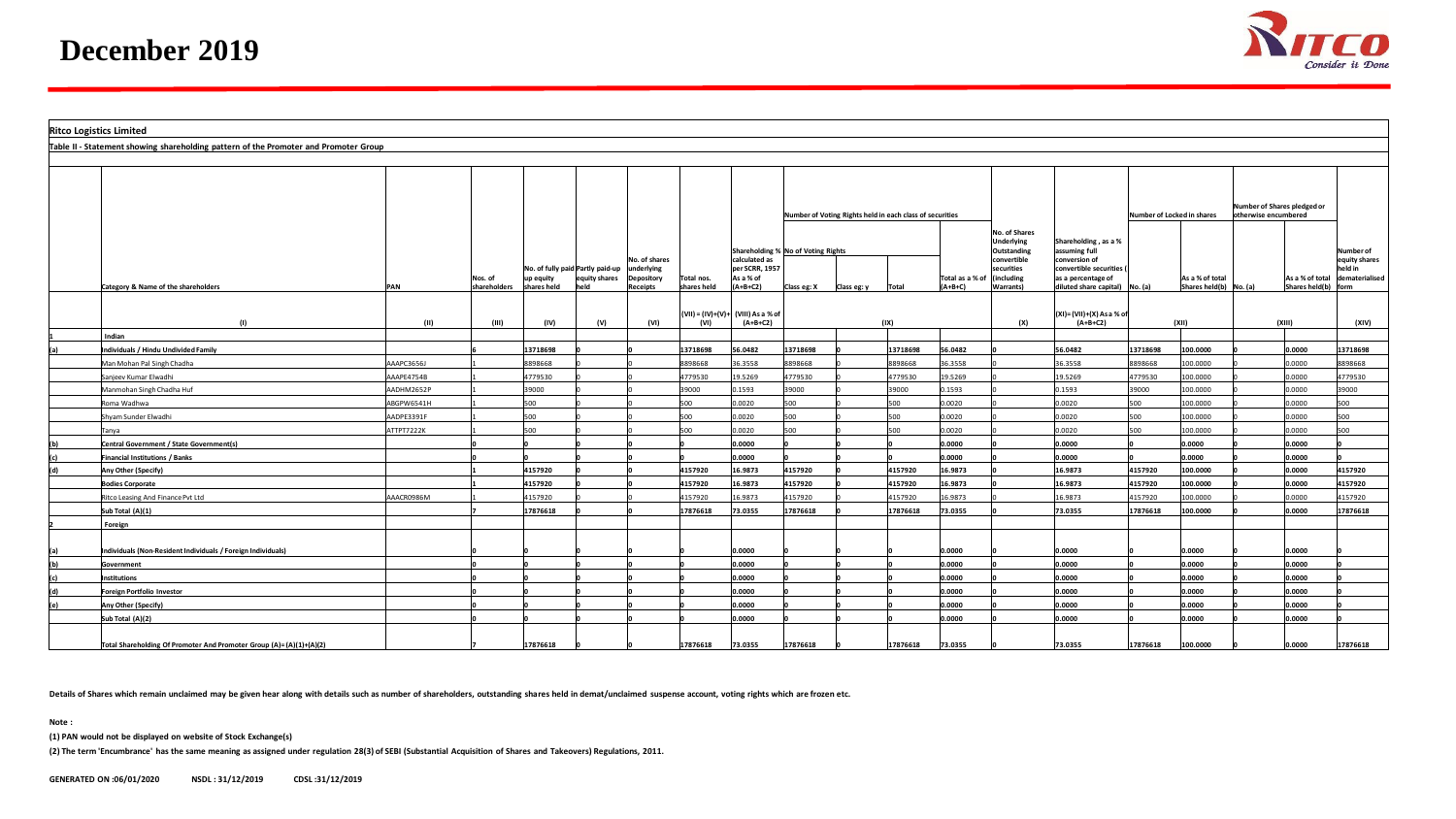

| <b>Ritco Logistics Limited</b> |                                                                                 |                         |       |                                                     |                                                       |                          |                         |                                                             |                            |                                                          |                  |                 |                       |                                                                                                                                                                   |                            |                  |                                                     |                     |                                    |
|--------------------------------|---------------------------------------------------------------------------------|-------------------------|-------|-----------------------------------------------------|-------------------------------------------------------|--------------------------|-------------------------|-------------------------------------------------------------|----------------------------|----------------------------------------------------------|------------------|-----------------|-----------------------|-------------------------------------------------------------------------------------------------------------------------------------------------------------------|----------------------------|------------------|-----------------------------------------------------|---------------------|------------------------------------|
|                                | Table III - Statement showing shareholding pattern of the Public shareholder    |                         |       |                                                     |                                                       |                          |                         |                                                             |                            |                                                          |                  |                 |                       |                                                                                                                                                                   |                            |                  |                                                     |                     |                                    |
|                                |                                                                                 |                         |       |                                                     |                                                       |                          |                         |                                                             |                            |                                                          |                  |                 |                       |                                                                                                                                                                   |                            |                  |                                                     |                     |                                    |
|                                |                                                                                 |                         |       |                                                     |                                                       |                          |                         |                                                             |                            | Number of Voting Rights held in each class of securities |                  |                 |                       |                                                                                                                                                                   | Number of Locked in shares |                  | Number of Shares pledged or otherwise<br>encumbered |                     |                                    |
|                                |                                                                                 |                         |       |                                                     | No. of fully paid up Partly paid-up equity underlying | No. of shares            | Total nos. shares       | Shareholding %<br>calculated as per<br>SCRR, 1957 As a % of | <b>No of Voting Rights</b> |                                                          |                  | Total as a % of | securities (including | Shareholding, as a %<br>No. of Shares Underlying assuming full conversion of<br>Outstanding convertible convertible securities (as a<br>rcentage of diluted share |                            | As a % of total  |                                                     | As a % of total     | Number of equity<br>shares held in |
|                                | Category & Name of the shareholders                                             |                         |       | Nos. of shareholders equity shares held shares held |                                                       | Depository Receipts held |                         | $(A+B+C2)$<br>(VIII) As a % of                              | Class eg: X                | Class eg: y                                              |                  | $(A+B+C)$       | <b>Narrants)</b>      | apital)<br>(XI)= (VII)+(X) As a % of                                                                                                                              |                            | Shares held(b)   |                                                     | Shares held(b)      | dematerialised form                |
|                                |                                                                                 | (11)                    | (III) | (IV)                                                | (V)                                                   | (VI)                     | $(VII) = (IV)+(V)+(VI)$ | $(A+B+C2)$                                                  |                            |                                                          |                  |                 | (X)                   | $(A+B+C2)$                                                                                                                                                        |                            |                  |                                                     | (x <sub>III</sub> ) | (XIV)                              |
|                                | Institutions                                                                    |                         |       |                                                     |                                                       |                          |                         |                                                             |                            |                                                          |                  |                 |                       |                                                                                                                                                                   |                            |                  |                                                     |                     |                                    |
|                                | <b>Autual Fund</b>                                                              |                         |       |                                                     |                                                       |                          |                         | 0000                                                        |                            |                                                          |                  | 0000.           |                       | 0.0000                                                                                                                                                            |                            | 0000.0           |                                                     |                     |                                    |
|                                | enture Capital Funds                                                            |                         |       |                                                     |                                                       |                          |                         | .0000                                                       |                            |                                                          |                  | 0,0000          |                       | 0.0000                                                                                                                                                            |                            | 0.0000           |                                                     |                     |                                    |
|                                | <b>Alternate Investment Funds</b>                                               |                         |       |                                                     |                                                       |                          |                         | .0000                                                       |                            |                                                          |                  | 0.0000          |                       | 0.0000                                                                                                                                                            |                            | 0.0000           | <b>NA</b>                                           |                     |                                    |
|                                | oreign Venture Capital Investors                                                |                         |       |                                                     |                                                       |                          |                         | 0.0000                                                      |                            |                                                          |                  | 0,0000          |                       | 0.0000                                                                                                                                                            |                            | 0.0000           |                                                     |                     |                                    |
|                                | reign Portfolio Investor                                                        |                         |       |                                                     |                                                       |                          |                         | .0000                                                       |                            |                                                          |                  | 0000.           |                       | 0.0000                                                                                                                                                            |                            | 0.0000           |                                                     |                     |                                    |
|                                | inancial Institutions / Banks                                                   |                         |       |                                                     |                                                       |                          |                         | 0000.                                                       |                            |                                                          |                  | 0.0000          |                       | 0.0000                                                                                                                                                            |                            | 0.0000           | <b>NA</b>                                           |                     |                                    |
|                                | surance Companies                                                               |                         |       |                                                     |                                                       |                          |                         | .0000<br>.0000                                              |                            |                                                          |                  | 0000.<br>0,0000 |                       | 0.0000<br>0.0000                                                                                                                                                  |                            | 0.0000<br>0.0000 |                                                     |                     |                                    |
|                                | rovident Funds/ Pension Funds                                                   |                         |       |                                                     |                                                       |                          |                         |                                                             |                            |                                                          |                  | .0000           |                       | 0000.                                                                                                                                                             |                            | 0000.0           |                                                     |                     |                                    |
|                                | Iny Other (Specify)<br>Sub Total (B)(1)                                         |                         |       |                                                     |                                                       |                          |                         | 0000<br>0.0000                                              |                            |                                                          |                  | 0.0000          |                       | 0.0000                                                                                                                                                            |                            | 0.0000           | NΔ                                                  | <b>NIA</b>          |                                    |
|                                | Central Government/ State Government(s)/ President of India                     |                         |       |                                                     |                                                       |                          |                         |                                                             |                            |                                                          |                  |                 |                       |                                                                                                                                                                   |                            |                  |                                                     |                     |                                    |
|                                | Sub Total (B)(2)                                                                |                         |       |                                                     |                                                       |                          |                         | .0000                                                       |                            |                                                          |                  | 0000.           |                       | 0.0000                                                                                                                                                            |                            | 0.0000           |                                                     |                     |                                    |
|                                | Non-Institutions<br>ndividuals                                                  |                         |       |                                                     |                                                       |                          |                         |                                                             |                            |                                                          |                  |                 |                       |                                                                                                                                                                   |                            |                  |                                                     |                     |                                    |
|                                |                                                                                 |                         |       |                                                     |                                                       |                          |                         |                                                             |                            |                                                          |                  |                 |                       |                                                                                                                                                                   |                            |                  |                                                     |                     |                                    |
|                                | Individual shareholders holding nominal share capital up to Rs. 2 lakhs         |                         |       | 119426                                              |                                                       |                          | 119426                  | 4.5735                                                      | 119426                     |                                                          | 119426           | 4.5735          |                       | 4.5735                                                                                                                                                            |                            | 0000.0           |                                                     |                     | 1119426                            |
|                                | Individual shareholders holding nominal share capital in excess of Rs. 2 lakhs. |                         |       | 3864000                                             |                                                       |                          | 8864000                 | 5.7865                                                      | 3864000                    |                                                          | 3864000          | 5.7865          |                       | 15.7865                                                                                                                                                           |                            | 0.0000           |                                                     |                     | 3864000                            |
|                                | havna Hitesh Patel                                                              | MMPP6334L               |       | 443200<br>752000                                    |                                                       |                          | 143200                  | 8107                                                        | 443200                     |                                                          | 443200           | .8107           |                       | 1.8107                                                                                                                                                            |                            | 0.0000<br>0000.0 |                                                     |                     | 443200<br>752000                   |
|                                | nple Vipul Patel                                                                | TFPP3319P               |       |                                                     |                                                       |                          | 52000<br>64000          | 0723<br>.8957                                               | 752000<br>64000            |                                                          | 752000<br>164000 | 0723<br>.8957   |                       | 3.0723<br>1.8957                                                                                                                                                  |                            | 0.0000           |                                                     |                     |                                    |
|                                | itesh Mohanlal Patel<br>ipul Mohan Patel                                        | MMPP6335M<br>ATFPP3320C |       | 64000<br>816000                                     |                                                       |                          | 16000                   | 3338                                                        | 316000                     |                                                          | 316000           | .3338           |                       | 3.3338                                                                                                                                                            |                            | 0.0000           |                                                     |                     | 464000<br>816000                   |
|                                | <b>NBFCs registered with RBI</b>                                                |                         |       | 3200                                                |                                                       |                          | 200                     | 0.0131                                                      | 3200                       |                                                          | 3200             | .0131           |                       | 0.0131                                                                                                                                                            |                            | 0.0000           |                                                     |                     | 3200                               |
|                                | <b>Trust Employee</b>                                                           |                         |       |                                                     |                                                       |                          |                         | 0000.0                                                      |                            |                                                          |                  | 0.0000          |                       | 0.0000                                                                                                                                                            |                            | 0.0000           | NΔ                                                  |                     |                                    |
|                                |                                                                                 |                         |       |                                                     |                                                       |                          |                         |                                                             |                            |                                                          |                  |                 |                       |                                                                                                                                                                   |                            |                  |                                                     |                     |                                    |
|                                | <b>Overseas Depositories(holding DRs) (balancing figure)</b>                    |                         |       |                                                     |                                                       |                          |                         | .0000                                                       |                            |                                                          |                  | ,0000           |                       | 0.0000                                                                                                                                                            |                            | 0.0000           |                                                     |                     |                                    |
|                                | Iny Other (Specify)                                                             |                         |       | 1613374                                             |                                                       |                          | 13374                   | 5915                                                        | 613374                     |                                                          | 613374           | 5915            |                       | .5915                                                                                                                                                             |                            | 0000.0           |                                                     |                     | 1613374                            |
|                                | <b>Hindu Undivided Family</b>                                                   |                         |       | 267200                                              |                                                       |                          | 267200                  | .0917                                                       | 267200                     |                                                          | 267200           | 1.0917          |                       | 1.0917                                                                                                                                                            |                            | 0.0000           |                                                     |                     | 267200                             |
|                                | <b>Ion Resident Indians (Non Repat)</b>                                         |                         |       | 1600                                                |                                                       |                          | 600                     | .0065                                                       | 1600                       |                                                          | 1600             | .0065           |                       | 0.0065                                                                                                                                                            |                            | 0000.0           |                                                     |                     | 1600                               |
|                                | <b>Non Resident Indians (Repat)</b>                                             |                         |       | 14400                                               |                                                       |                          | 14400                   | 0588                                                        | 14400                      |                                                          | 14400            | .0588           |                       | 0.0588                                                                                                                                                            |                            | 0.0000           |                                                     |                     | 14400                              |
|                                | learing Member                                                                  |                         |       | 9747                                                |                                                       |                          | 9747                    | .0398                                                       | 9747                       |                                                          | 9747             | .0398           |                       | 0.0398                                                                                                                                                            |                            | 0.0000           |                                                     |                     | 9747                               |
|                                | <b>Jodies Corporate</b>                                                         |                         |       | 1320427                                             |                                                       |                          | 1320427                 | 3946                                                        | 320427                     |                                                          | 1320427          | .3946           |                       | 5.3946                                                                                                                                                            |                            | 0.0000           |                                                     |                     | 1320427                            |
|                                | ub Total (B)(3)                                                                 |                         |       | 00000                                               |                                                       |                          | 500000                  | 6.9645                                                      | 600000                     |                                                          | 600000           | 5.9645          |                       | 26.9645                                                                                                                                                           |                            | 0000.0           |                                                     |                     | 00000                              |
|                                | Total Public Shareholding (B)= (B)(1)+(B)(2)+(B)(3)                             |                         |       | 600000                                              |                                                       |                          | 600000                  | 26.9645                                                     | 600000                     |                                                          | 6600000          | 26.9645         |                       | 26.9645                                                                                                                                                           |                            | 0000.0           |                                                     |                     | <b>CODOO</b>                       |

**Details of the shareholders acting as persons in Concert including their Shareholding (No. and %):**

**No. of shareholders No. of Shares**

**Details of Shares which remain unclaimed may be given hear along with details such as number of shareholders, outstanding shares held in demat/unclaimed suspense account, voting rights which are frozen etc.**

**Note :**

**(1) PAN would not be displayed on website of Stock Exchange(s).** 

**(2) The above format needs to disclose name of all holders holding more than 1% of total number of shares**

**(3) W.r.t. the information pertaining to Depository Receipts, the same may be disclosed in the respective columns to the extent information available and the balance to be disclosed as held by custodian.**